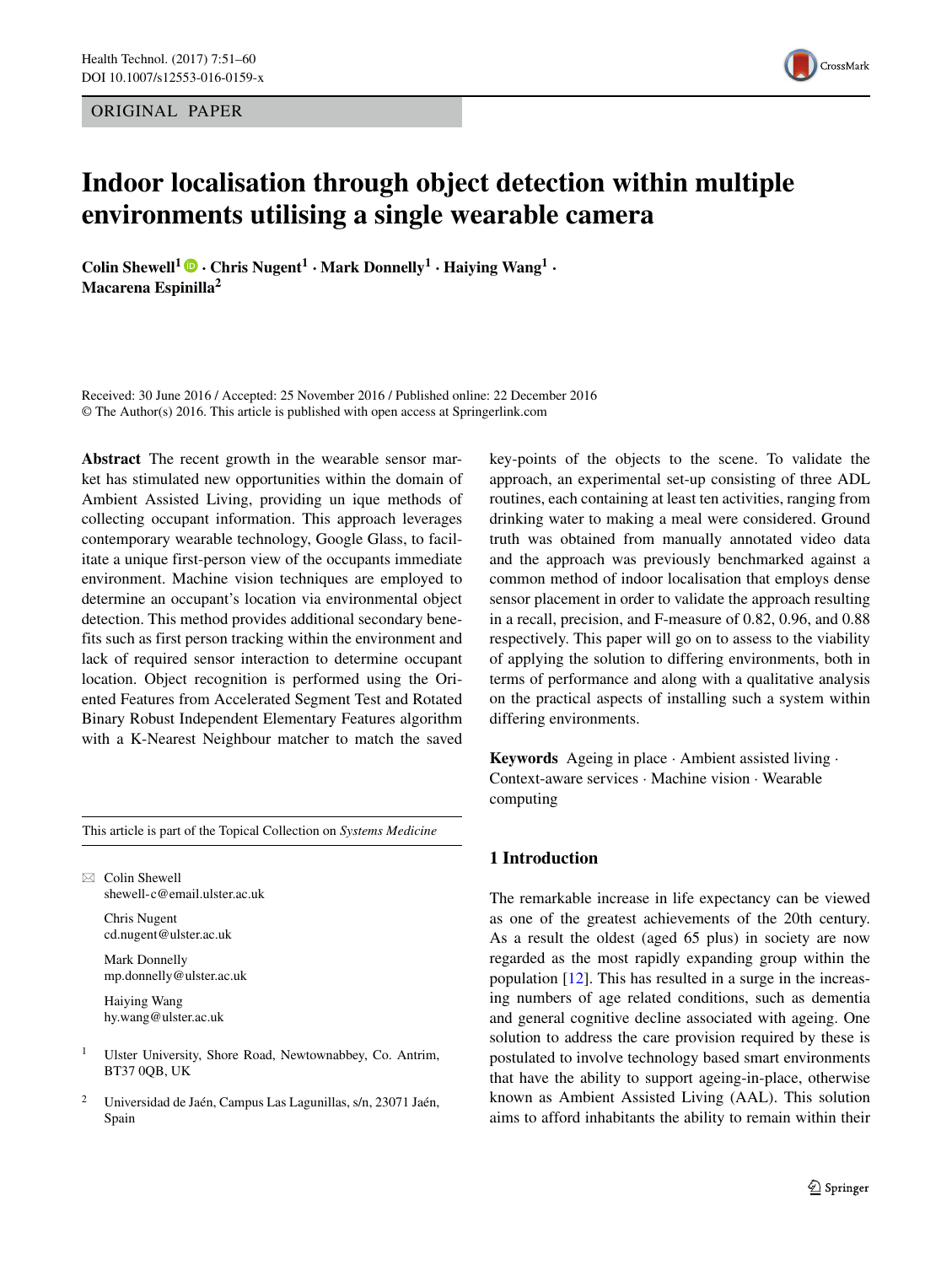own home for longer, and to maintain an acceptable level of quality of life. Thereby delaying the requirement to be re-situated within full time care facilities [\[12\]](#page-9-0).

Over recent years 'smart' technologies for use within smart homes have gained increasing usage and acceptance, in particular, due to the widespread adoption of smartphones along with the introduction of wearable technology to the consumer market. This has stimulated new opportunities within the domain of pervasive computing, particularly with the advent of head-mountable wearables such as Google Glass, SmartEyeglass, and the M100. These provide a unique ability to obtain a first-person view of an occupant's activities and their environment.

This paper proposes a solution to facilitate indoor localisation through the use of a single 'always on' wearable camera, which has been implemented using the Google Glass platform. Occupant location is determined using machine vision techniques that identify reference objects located within the environment which are then cross-referenced against a knowledge base that contains the objects known location.

The remainder of the paper is structured as follows. Section [2](#page-1-0) outlines related work within the field of indoor localisation, focusing on those that use machine vision techniques. Section [3](#page-2-0) discusses the methodology used, presenting an overview of the system in addition to more detailed information regarding the feature point detection and matching algorithms used. Along with a description of the routines used to carry out the experiment. Section [4](#page-6-0) presents and discusses the results that are also benchmarked against a dense sensor solution along with a comparison of the results of the Jaen  $[27]$  $[27]$  and UU labs [\[28\]](#page-9-2). Section [5](#page-6-1) offers a discussion between the results from the UU an Jaèn experiments along with a qualitative analysis of the practical aspects of installing such a system in a home in comparision to traditional systems. Finally Section [6](#page-8-0) provides a set of conclusions that critique these early findings and outlines the plans for future work.

## <span id="page-1-0"></span>**2 Related work**

This Section presents a summary of the current state-ofthe-art of machine vision based solutions that facilitate indoor localisation. A general overview of indoor localisation methods are presented along with a number of studies which have a focus on applying contemporary technology using machine vision techniques within the domain of AAL. The findings are promising, however, several challenges are highlighted which will need to be addressed. Dense sensor solutions are also reviewed to provide a basis for benchmarking the proposed system.

There are multiple other methods of performing indoor occupant localisation, some of the methods that have previously been employed are RF/WiFi signals, and machine vision methods. RF and WiFi employ a similar method to obtaining the occupant location where the occupant carries a small device on their person, such as a smart phone, and the relative signal strength from broadcasting devices is measured. By measuring the signal strength from the broadcast devices, such as wireless access points, the occupants location can be determined [\[4\]](#page-9-3). A popular methods of indoor localisation through machine vision is the use of static cameras placed within the environment. Static cameras allows the use of machine methods, such as background subtraction, to 'follow' an occupant throughout the environment. There are, however, some limitations to this method, it may require multiple cameras to be placed in each room in order to cover the entire room. There is also the problem of occlusion, where the occupant may be wholly or partially blocked by items in the room, such as large items of furniture [\[9\]](#page-9-4). An additional method of machine vision is through the use of technology such as the Microsoft Kinect [\[14\]](#page-9-5) which can detect occupants and when paired with frameworks such as the Controller Application Communication (CAC) framework [\[13\]](#page-9-6) can allow the occupants location to be determined.

Okeyo et al. developed a dense sensor based solution incorporating multi-agents in order to provide services to occupant's within smart homes [\[19\]](#page-9-7). Sensors were placed on specific objects that the user would interact with which would then record the time and location associated with that sensor in order to build contextual information. While the overall results were high (1.00, 0.88, 0.88 for precision, recall, and accuracy, respectively) it still suffers from the inherent problems that exist with dense sensor based methods, such as multiple occupancy and the need for sensor interaction. Along with the problem of the cost of installation, both in terms of financial costs but also the personal cost of having the system installed in an occupants home due to the time taken to perform the installation and the invasion of privacy as the equipment is installed in the occupants own home.

Rahal et al. implemented a system using anonymous dense sensor placement along with Bayesian filtering in order to determine occupant location [\[23\]](#page-9-8). The system was tested using a scenario of an occupants daily routine, the routine was performed by 14 subjects, one at a time. The system showed a mean localisation accuracy of 0.85, as the authors note however the system is only capable of supporting a single occupant [\[23\]](#page-9-8) within a fixed environment.

Leotta and Mecalla [\[15\]](#page-9-9) developed PLaTHEA (*P*eople *L*ocalization *a*nd *T*racking for *H*om*E A*utomation). PLaTHEA is a machine vision based system that acquires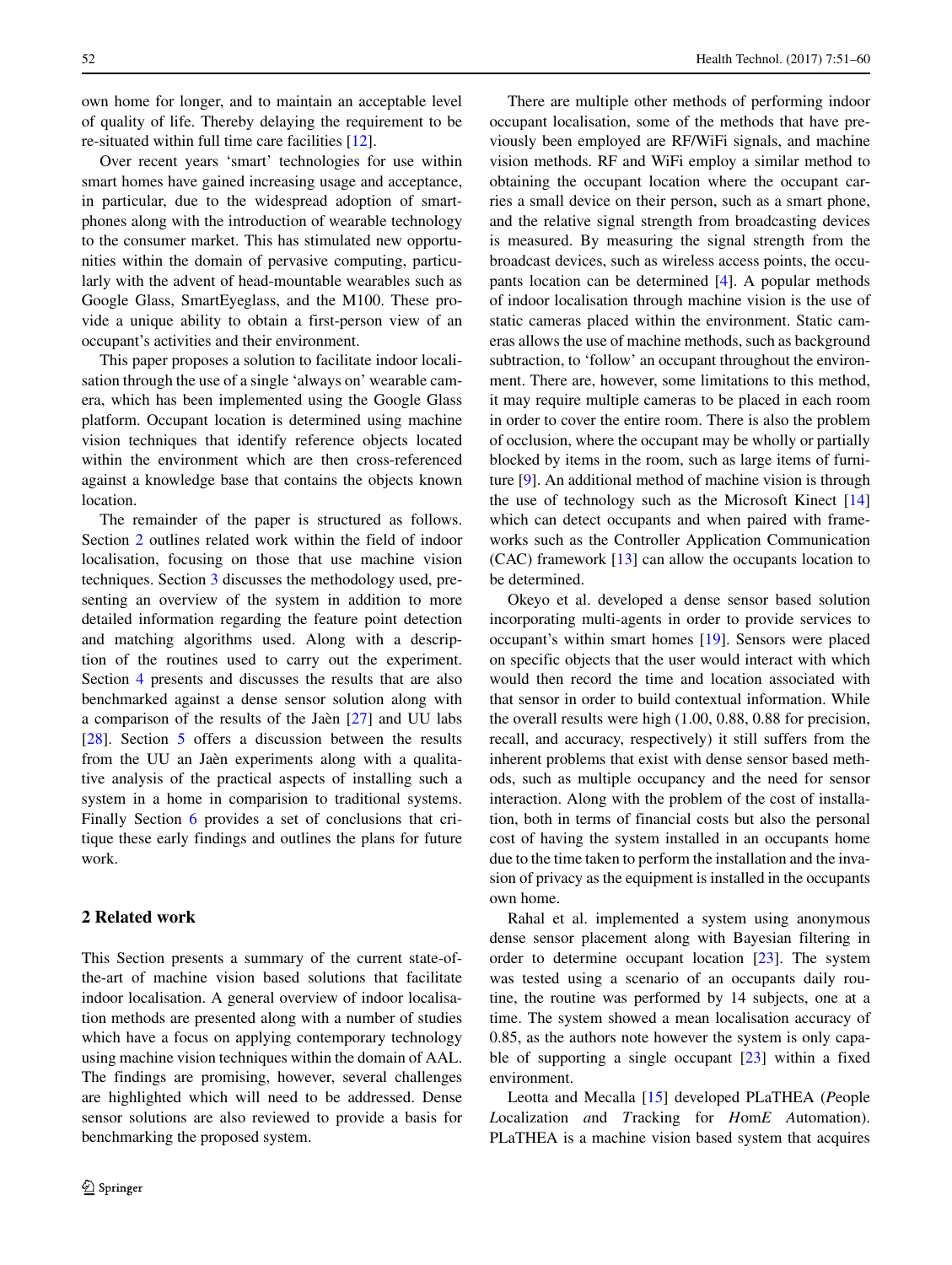a stereo video stream from two network attached cameras in order to provide support for AAL. Two cameras are placed in each room, working in stereo, in order to ensure that as much of the room is covered and that occlusions are reduced. Foreground extraction is then performed in order to determine if occupants are present in the scene. PLaTHEA also performs identity recognition through the use of facial recognition. Nevertheless, there are some limitations to the PLaTHEA system, an issue that was identified by the authors, were when the system was monitoring a room with a wall greater than 10 metres then it was not possible to monitor without the use of costly acquisition hardware [\[15\]](#page-9-9). While the issue of cost is being addressed there is also the additional cost of having to install multiple cameras within each room that support is provided within. There is also the issue of multiple occupancy, due to the use of foreground extraction to identify occupants, while this is partially mitigated through the use of facial recognition it also requires that all the occupants are known and have SIFT features saved within the system [\[15\]](#page-9-9). There is also the additional problem of the Haar classifier being reliant on the occupants eye's being clearly seen by the camera as this method of face detection will usually fail if the eyes are occluded [\[31\]](#page-9-10).

Rivera-Rubio et al. [\[24\]](#page-9-11) developed a system that estimated the user's location through scene recognition. The experiment was carried out using an LG Google Nexus 4 and Google Glass. A dataset was gathered of the locations by recording a video of the occupant walking through the location ten times whilst wearing a recording device (50 % split between the Nexus 4 and Glass). This included a combination of day/night acquisitions and occasional strong lighting from windows. The system was tested using multiple descriptor methods (three custom designed and three standard methods) following a standard bag-of-words and kernel encoding pipeline, with HOG3D matching used as a baseline [\[24\]](#page-9-11). Results show errors as low as 1.6 metres over a 50 metre distance were achieved, however, for the purposes of AAL a greater level of refinement is required in order to distinguish where in a room the occupant is located and if possible what they are interacting with in order to provide relevant support. There is also the additional challenge of having to train the system to each environment that it is to be deployed within.

Zhang et al. [\[33\]](#page-9-12) proposed a method of indoor location using still images captured at intervals from a smart-phone worn on a lanyard. This system has the goal of assisting those with impaired vision to navigate within an indoor environment. The system relies on collecting map data of a building, that describe features/descriptors along with their 3D co-ordinates, floor plans, and other location data. Images are then captured and sent at intervals from the smart-phone to a server for processing. Images are then matched against the template map of the building in order to determine location and offer directions should the user require them. Whilst this system works well for its intended use there are limitations when applied to an AAL situation. One problem, that the authors noted, was that there were null spots, were there was not enough features to create a map image, such as when the user makes a 90° turn, for example in a hall way or entering a room [\[33\]](#page-9-12). One other possible issue for an AAL application is that of the intermittent image capture that may result in missing key information, such as a room transition or an interaction with an appliance, which could be vital for context.

Orrite et al. [\[20\]](#page-9-13) developed a system entitled 'Memory Lane' with the goal of providing a contextualised life-blog for those with special needs. It chronologically tagged and ordered images and sounds perceived by the user in order to provide contextual meaning. A data-set of images of the occupant's environment was gathered and SIFT with RANSAC applied to obtain feature points. During each RANSAC iteration a candidate fundamental matrix was calculated using the eight-point algorithm [\[5\]](#page-9-14), normalising the problem to improve robustness to noise. Their system consisted of a wearable camera that systematically recorded still images as the occupant moved throughout the environment which would then be matched against the previously collected image data-set of the environment. A feature match correspondence was used to established the distance of the occupant from the object. This involves generating a variable circle centred on the average position of the detected features and comparing it to the average position in the next image. If the radius increases it can be determined that the occupant is moving closer to the object. Some limitations of this solution are the need to gather the data-set of the environment along with the inherent problems with intermittent image gathering.

The presented system will use a head-mounted wearable camera streaming a live video feed, this should reduce occlusions and hope to reduce missing key information that an intermittent system may produce. Along with a greater refinement in the user's location to assist in providing increasingly timely and relevant support. The proposed system will also not require any training for the environment that it is to be deployed within. The use of unique fiducial markers to identify common objects allows the system to be installed in multiple environments without the need to train to that environments unique layout.

#### <span id="page-2-0"></span>**3 Methodology**

This paper proposes a solution to facilitate indoor localisation through the use of a single 'always on' wearable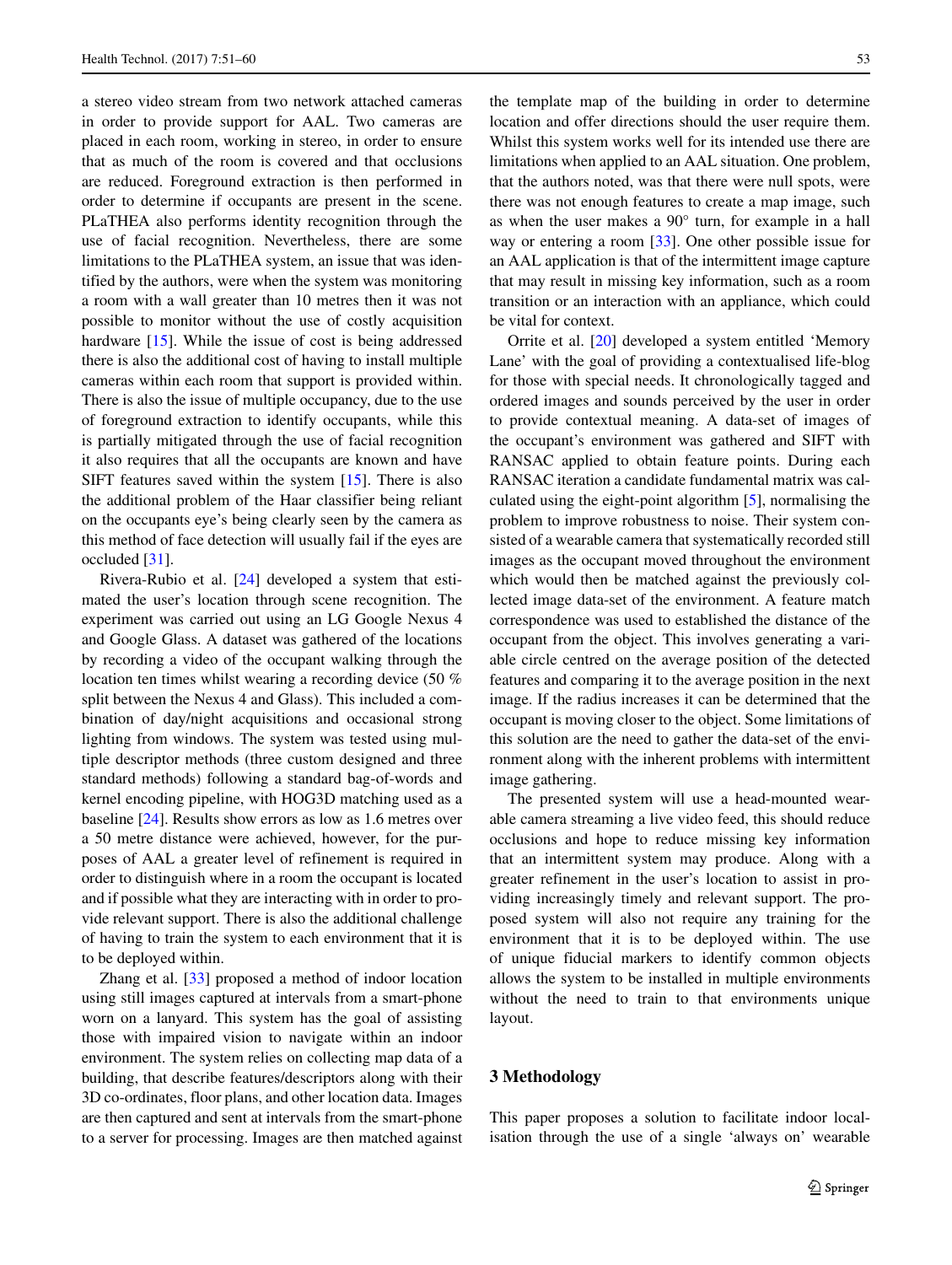camera, which has been implemented using the Google Glass platform. Occupant location is determined using machine vision techniques that identify reference objects located within the environment which are then crossreferenced against a knowledge base that contains the objects known location. The objects are identified through the use of fiducial markers placed on 'key' objects throughout the environment, within the context of the work presented fiducial markers are defined as images or scenes within the environment that support the alignment, identification, and tracking of objects or location [\[21\]](#page-9-15). In the proposed work the markers are placed on fixed objects in order to determine the position of a moving camera which will be worn on the occupant of interest. An example of this would be the sofa in a living room, if the sofa is detected we can determine that the occupant is in the living room and thus can provide the relevant support that may be needed within their immediate environment. The use of fiducial markers also alleviates the problem of trying to distinguish between multiple identical objects that may be within a household, such as the kitchen cabinets, as well as negating the need to recognise various models of appliances that may differ in their appearance. As the markers can be retrofitted to any object the use of a smart environment is not required, therefore greatly reducing the cost of applying such a system to occupants own homes.

Our proposed approach employs off-the-shelf machine vision tools to facilitate the detection of objects. Specifically the OpenCV Oriented FAST and Rotated BRIEF (ORB) algorithm for feature detection and descriptor extraction have been used. This is paired with a Brute-Force matcher to determine when the object of focus is present in the video stream. It is hypothesised that the use of a single wearable camera to determine the inhabitant's location may facilitate inhabitant tracking within an environment. This may be used to provide enhanced contextual information based on their location. This approach has the advantage of reducing the set-up costs associated with alternative location tracking approaches, such as dense sensor placement [\[11\]](#page-9-16). This is achieved using machine vision techniques to identify reference objects within the patients field of view that are then cross-referenced against a knowledge base which indicates the room that the objects are located within. A high level overview of the process is shown in Fig. [1,](#page-3-0) consisting of a pre-processing section where the marker templates are learned and the real-time processing section where the learned templates are matched against the realtime video feed in order to provide marker/object detection. The system was tested in the Smart Environment Research Group (SERG) smart living space which consisted of a fully sensorised kitchen and living room [\[18\]](#page-9-17). The environment contains a suite of sensor technology, including PIR sensors, contact sensors, and floor pressure sensors. The presented

<span id="page-3-0"></span>

**Fig. 1** High level overview of machine vision system processing - consisting of a pre-processing section and a real-time processing section

method was benchmarked against a dense binary sensor deployment consisting of 14 individual sensors.

The vision aspect of the experiment was implemented using the Google Glass Explorer platform which allowed the recording of video (up to 1280x720) as well as natural spoken language commands. Relevant information can also be displayed via the prism display that is located over the right eye. The onboard processing consists of 682 MB useable RAM (1 GB RAM total – 342 MB reserved), and a dual core TI OMAP 4430 1GHz processor.

In order to assess the viability of applying the system to multiple environments the experiment will be duplicated in a independent environment. The University of Jaèn smart lab consists of a fully sensorised living room, kitchen, bathroom, and bedroom. The array of sensor technology includes PIR sensors, contact sensors, static cameras, and a smart floor. The results from the duplicated experiment were then compared to the UU results to determine if the level of performance could be replicated, a qualitative assessment was also carried out regarding the ease of installation to a new environment.

#### **3.1 Machine vision system**

As wearable devices are traditionally 'resource poor' in comparison with contemporary server hardware [\[10\]](#page-9-18) Google Glass is responsible for capturing the video stream and delivery of reminders/notifications only. The image processing is offloaded to a server via Real Time Streaming Protocol (RTSP) for processing (Fig. [1\)](#page-3-0), thus decreasing the time taken for object detection and for the appropriate response to be given, along with increasing battery life on the Glass platform. Ha et al. carried out a comparison of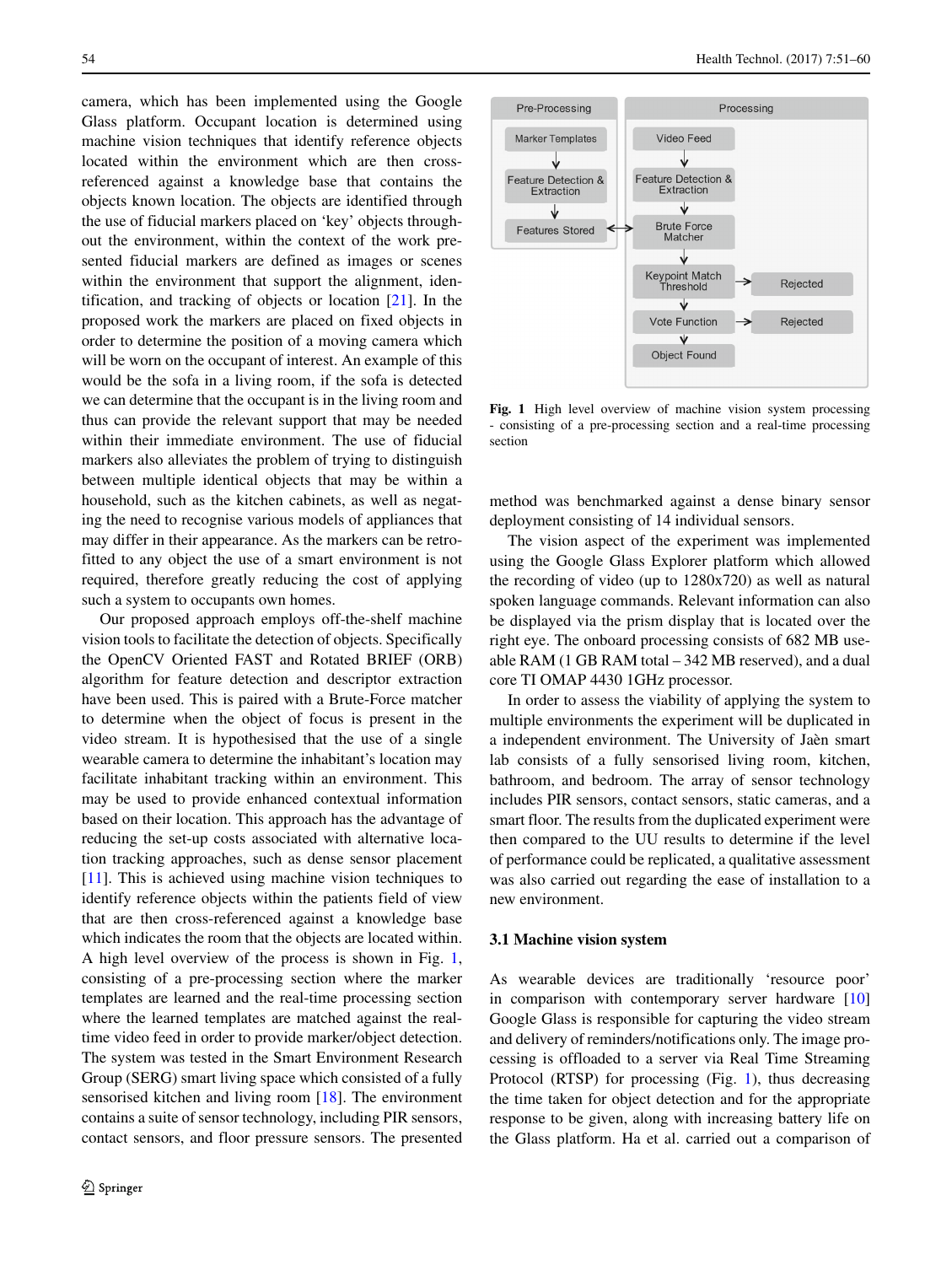<span id="page-4-0"></span>**Table 1** Comparison of offloading *vs.* on-board processing. Mean over five runs, standard deviation showing in parentheses [\[10\]](#page-9-18)

| On-Board    | Offloading |
|-------------|------------|
| 12.84(0.36) | 1.14(0.11) |
| 10.49(0.23) | 1.28(0.12) |
|             |            |

an assistive application (OCR – Optical Character Recognition), they compared the performance and energy usable of performing the task via on board Google Glass processing in comparision with offloading the processing to a server via a real time stream from Google Glass [\[10\]](#page-9-18). Their results are shown in Table [1.](#page-4-0)

As can be seen from Table [1](#page-4-0) there is almost a order of magnitude difference in both speed and energy used in offloading compared to on-board processing. Google Glass offers a 2.1V 570mAh (7560 Joule) battery, this equates to an 11 minute battery life when performing on-board processing and an 111 minute battery life when offloading to a server, along with an decrease in the processing time needed to perform recognition. Battery life can be further extended with external battery packs, however, with the current rate of advance in battery technology the battery life of future generations of wearable devices will be less of a challenge.

To aid in the correct identification of objects unique markers where applied to the objects of interest, as shown in Fig. [2a](#page-4-1). This allows a custom identifier to be placed on each marker to distinguish between objects, as shown in Fig. [2b](#page-4-1). The unique markers are learnt during a pre-processing stage where the ORB feature points are detected and stored.

The use of markers also reduces some of the issues traditionally faced when performing object recognition, such as variations between the same objects  $- i.e.$  different models of appliances. Furthermore this also alleviates the problem of distinguishing between multiple identical objects in close proximity, such as kitchen cupboards/drawers [\[7\]](#page-9-19).

The experiment was carried out using the OpenCV library on an Intel Core2Quad (Q9950) 2.83GHz machine, the video was transmitted at a resolution of 640 x 480 by Google Glass at 20fps. Due to the processing limitations of Google Glass a variable lag (*<*3s) was introduced on

<span id="page-4-1"></span>

**Fig. 2** Image (**a**) is an example of the markers used, Image (**b**) shows how the marker is applied to an object of interest, in this case a telephone

the stream. The lag was due to the Glass's efforts to lower the operating temperature which it achieves by reducing the clock speed of the CPU [\[10\]](#page-9-18). The CPU can be set to four frequencies – 300Mhz, 600Mhz, 800MHz, and 1GHz. At high temperatures the Glass firmware limits the CPU to 600Mhz or 300MHz in order to cool down via power reduction [\[16\]](#page-9-20).

#### **3.2 ORB feature pints and descriptors**

The chosen method of detection and extraction of feature points and descriptors is the ORB (Oriented Features from Accelerated Segment Test and Rotated Binary Robust Independent Elementary Features) keypoint detector/extractor which was developed by Rublee et al. [\[26\]](#page-9-21). The ORB algorithm uses FAST (Features from Accelerated Segment Test) in pyramids in order to detect stable key-points and selects the strongest features using FAST. ORB implements a simple method of corner detection, the intensity centroid as defined by Rosin [\[25\]](#page-9-22). ORB features are invariant to rotation and scale, resulting in a very fast recogniser which is robust to viewpoint invariance [\[17\]](#page-9-23), being faster than both SIFT and SURF based algorithms while still maintaining accuracy [\[6\]](#page-9-24). Previous studies have shown that a strength of ORB is it's ability to accommodate low brightness conditions [\[8\]](#page-9-25), this is in part to ORB implementing the Harris Corner Detection algorithm which has been shown to be robust to low brightness conditions [\[22\]](#page-9-26).

#### **3.3 K-nearest neighbour matching**

A K-Nearest Neighbour (KNN) algorithm is used to match the feature points to determine if an object is present. A simple version of an KNN is used – a Brute-Force matcher. While a Brute-Force matcher is one of the worst performing matchers in terms of time taken to establish a match (detection time as implemented is still less than one second) it is also the best performer in terms of accurately identifying the correct matches as found in [\[3\]](#page-8-1) which benchmarked multiple algorithms for the purposes of image matching. A formal representation of a KNN algorithm finds the *K* closest (similar) features to a query feature among *N* points in a d-dimensional feature space [\[30\]](#page-9-27). Within this implementation the Brute-Force matcher is used to compare feature points for matching pairs, for each feature in the object the matcher finds the closest feature in the scene by trying each one. The similarity between two pairs is represented by Norm Hamming distance. A minimum Hamming distance is set to ensure that only good matches are selected. A match is considered good when the distance is less than three times the minimum Hamming distance set, a brief overview of the process of setting the minimum and maximum distance along with the good match selection pseudo-code is presented in Algorithm 1.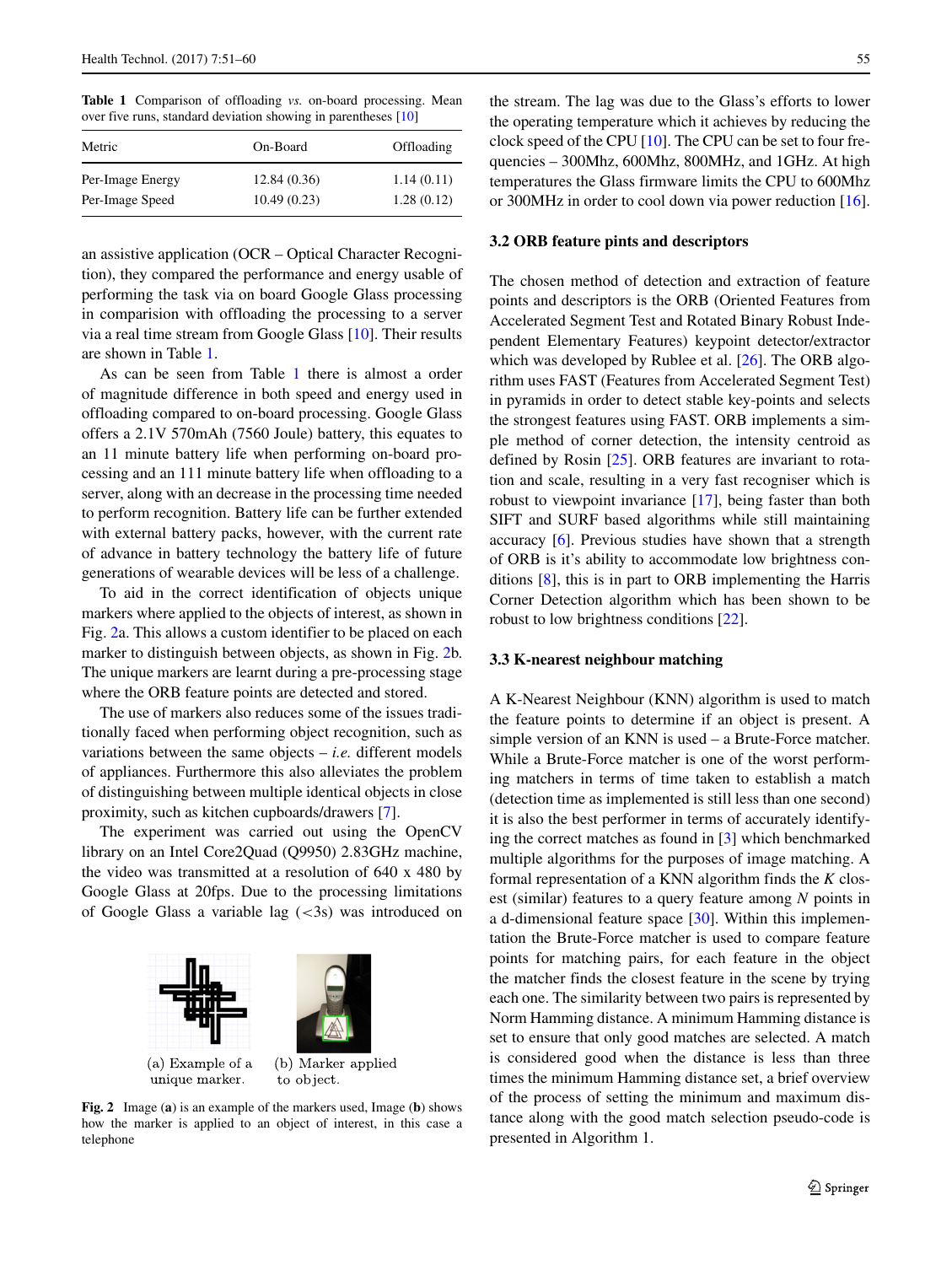s.  $min\_dist = 100$  $max\_dist = 0$  $dist = \emptyset$  $matches[Ø]$ for *matches* do if  $dist < min\_dist$  then  $min$  dist = dist end if if  $dist > max\_dist$  then  $max\_dist = dist$ end if end for for matches do if  $3 \times min\_dist > matches$ .distance then goodMatches[matches] end if end for

In order to dismiss the number of False Positives (FP – where an object is determined to be present when it is not) reported by the system a two stage filter was used. For the first stage the homography was used as a model for correct matches ('Keypoint Match Threshold' in Fig. [1\)](#page-3-0). The number of inliers that contributed to the homography were determined and compared against a threshold value, if the number of inliers match or exceed this value then it is passed onto the second stage. The second stage is a Vote Function where any further FP that have passed through the first stage are removed.A batch of frames (three in this implementation) are processed, the object most likely to be present in each frame is determined and stored. Once the most likely object for each frame has been determined a vote count is performed. Once this count passes a pre-determined threshold value the most likely object is determined to be present.The pseudo-code for the second stage filter can be seen in Algorithm 3.3.

| <b>Algorithm 2</b> Vote Function.                    |  |
|------------------------------------------------------|--|
| threshold $=\epsilon$                                |  |
| $objectID[\emptyset]$                                |  |
| for total Number Of Objects do                       |  |
| <b>if</b> detected Object $==$ object ID <b>then</b> |  |
| $objectID[detectedObjectCount + +]$                  |  |
| end if                                               |  |
| objectID[detectedObjectCount]<br>if                  |  |
| <i>threshold</i> then                                |  |
| <i>Object Detected</i>                               |  |
| $objectID[\emptyset]$                                |  |
| end if                                               |  |
| end forreturn ObjectDetected                         |  |

### **3.4 Contact sensors**

Dense sensor placement have also been used as a benchmark in order to provide a comparison with the machine vision system. This consists of TyneTec binary contact sensors that were placed on the same objects that also have a unique machine vision marker placed on them. There was a total of 14 TyneTec sensors which uploaded events to a MySQL database for retrieval. All components of the system were time synced with a MySQL server in order to ensure that the events were synchronised.

## **3.5 Experiment routines**

A range of activities were carried out that were representative of daily routines, with the goal of recognising the component locations that consist each activity. If prepare/drink water is taken as an example activity, then the component locations would be the kitchen door, the cup cupboard, the tap, and then finally the kitchen door again. Three routines were created, the first containing ten activities and the remaining two containing eleven activities. These ranged from simple activities such as drinking a glass of water to more complex activities, such as preparing hot food. The activities are presented in Table [2,](#page-5-0) with the full routines presented in Table [3.](#page-6-2)

These routines were performed under the same lighting conditions in order to minimise any potential discrepancy between identical activities in differing routines. In order to ensure the accuracy of the machine vision and binary sensor location systems, the ground truth was obtained from a time stamped video. The inhabitant's location reported from the location systems where then compared to the ground truth from the video.

## **3.6 Experiment duplication**

In order to assess the viability in applying the proposed solution to multiple environments the aforementioned

**Table 2** Full list of activities that were performed during the three routines

<span id="page-5-0"></span>

|     | <b>Full Activity List</b>   |
|-----|-----------------------------|
| 1.1 | Prepare/drink water         |
| 1.2 | Prepare/drink tea           |
| 1.3 | Prepare/drink hot chocolate |
| 1.4 | Prepare/drink milk          |
| 2   | Make/receive phone call     |
| 3.1 | Prepare/eat cold meal       |
| 3.2 | Prepare/eat hot meal        |
| 4   | Watch TV                    |
| 5   | Wash dishes                 |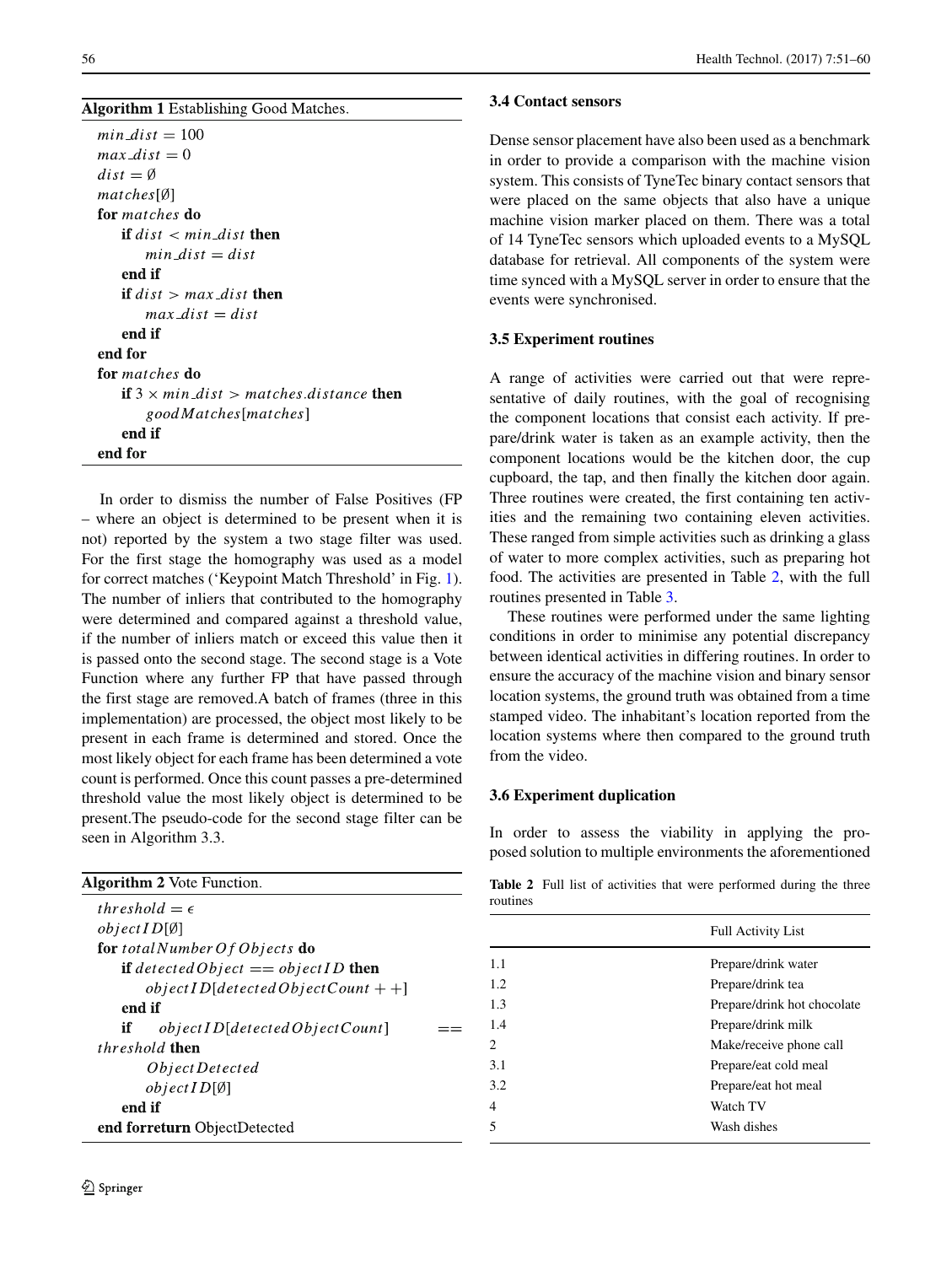<span id="page-6-2"></span>**Table 3** Breakdown of activities that took place in each routine

| Routine $1(R1)$ | Routine $2(R2)$ | Routine $3(R3)$ |
|-----------------|-----------------|-----------------|
| 1.3             | 1.4             | 1.3             |
| 1.1             | 3.1             | 1.1             |
| 3.2             | 1.1             | 2               |
| 5               | 2               | 3.2             |
| $\overline{4}$  | 1.1             | 1.1             |
| 1.1             | 1.2             | 4               |
| 4               | $\overline{4}$  | 1.2             |
| 3.1             | 3.2             | 4               |
| 5               | 5               | 3.1             |
| 1.1             | $\overline{4}$  | 5               |
| N/A             | 1.1             | 1.4             |

routines were carried out in a second location, the smart lab of the University of Jaèn, Spain. Ceiling lighting and window blinds were used to control the lighting conditions. Additionally, activities remained the same within each routine along with both the markers and wearable sensor, the only variable being the environmental layout. Ground truth was gathered from manually annotated video data in order to ensure the accuracy of the vision system. As it is the viability of the vision system that is of interest only the vision results will be compared between the results of the experiment in UU and Jaèn.

## <span id="page-6-0"></span>**4 Results**

This Section describes the results of the machine vision localisation system, along with details on the results from the dense sensor system when compared with the ground truth from the annotated video data. Due to the high number of True Negatives (TN), over twenty thousand, from the machine vision system a skewed dataset was produced. Due to this accuracy was determined by measuring recall, precision, and F-Measure. These will be focused on to avoid the high number of TN giving an incorrect weighting to the results.

The results from the machine vision system at Ulster University (UU) are presented in Tables [4,](#page-6-3) [5](#page-6-4) and [6,](#page-6-5) and

<span id="page-6-3"></span>**Table 4** Results of Recall, Precision, and F-Measure for the machine vision based system – UU

| Routine        | <b>Total Events</b> | Recall | Precision | F-Measure |
|----------------|---------------------|--------|-----------|-----------|
| R1             | 58                  | 0.74   | 0.98      | 0.84      |
| R <sub>2</sub> | 56                  | 0.88   | 0.94      | 0.91      |
| R <sub>3</sub> | 61                  | 0.84   | 0.96      | 0.89      |
| Total          | 175                 | 0.82   | 0.96      | 0.88      |

<span id="page-6-4"></span>**Table 5** Breakdown of machine vision sensor classification outcomes including TP, FN, and FP – UU

| Routine | <b>Total Events</b> | TP  | FN | FP                            |
|---------|---------------------|-----|----|-------------------------------|
| R1      | 58                  | 43  | 15 |                               |
| R2      | 56                  | 49  |    | 3                             |
| R3      | 61                  | 51  | 10 | $\mathfrak{D}_{\mathfrak{p}}$ |
| Total   | 175                 | 143 | 32 | 6                             |

the results from the binary contact sensors are presented in Tables [7](#page-7-0) and [8.](#page-7-1) As shown in Table [5](#page-6-4) there is a total of 32 False Negatives (FN – where an object was present but not detected), the majority of these (11) were due to corruption within the video frame during transmission, the rest of the FN's where due to varying reasons, such as missing frames (Table [9\)](#page-7-2).

Table [10](#page-7-3) presents a breakdown of the missed events by the machine vision system at UU along with an attempted explanation as to why the events were missed. It should also be noted that eight contact sensor events were missed due to a battery failure part way through the experiment; there were three such events in R2 and five events in R3 that were missed.

Tables [9](#page-7-2) and [11](#page-8-2) presents the machine vision results from the lab in Jaèn. As can be seen from Tables  $9$  and  $4$  there is reduction of the average Recall and F-measure by 0.16 and 0.09 respectively with a rise in Precision of 0.01.

As shown in Table [6](#page-6-5) there is a total of 59 FN, with the majority of these (47) being due to the camera autofocus not being able to correctly focus on the object. Table [11](#page-8-2) presents a breakdown of the FN causes that effected the vision system at Jaèn.

#### <span id="page-6-1"></span>**5 Discussion**

While the binary contact sensors provided more accurate results this does not fully demonstrate the additional advantages the machine vision system provides over dense sensor placement. One of the key advantages this method offers is that interaction with an object is not required in order to determine the occupant's location within the environment

<span id="page-6-5"></span>**Table 6** Breakdown of machine vision sensor classification outcomes including TP, FN, and FP - Jaèn

| Routine        | <b>Total Events</b> | TP  | FN | FP |
|----------------|---------------------|-----|----|----|
| R1             | 58                  | 39  | 19 |    |
| R <sub>2</sub> | 56                  | 38  | 18 |    |
| R <sub>3</sub> | 61                  | 39  | 22 |    |
| Total          | 175                 | 116 | 59 | 3  |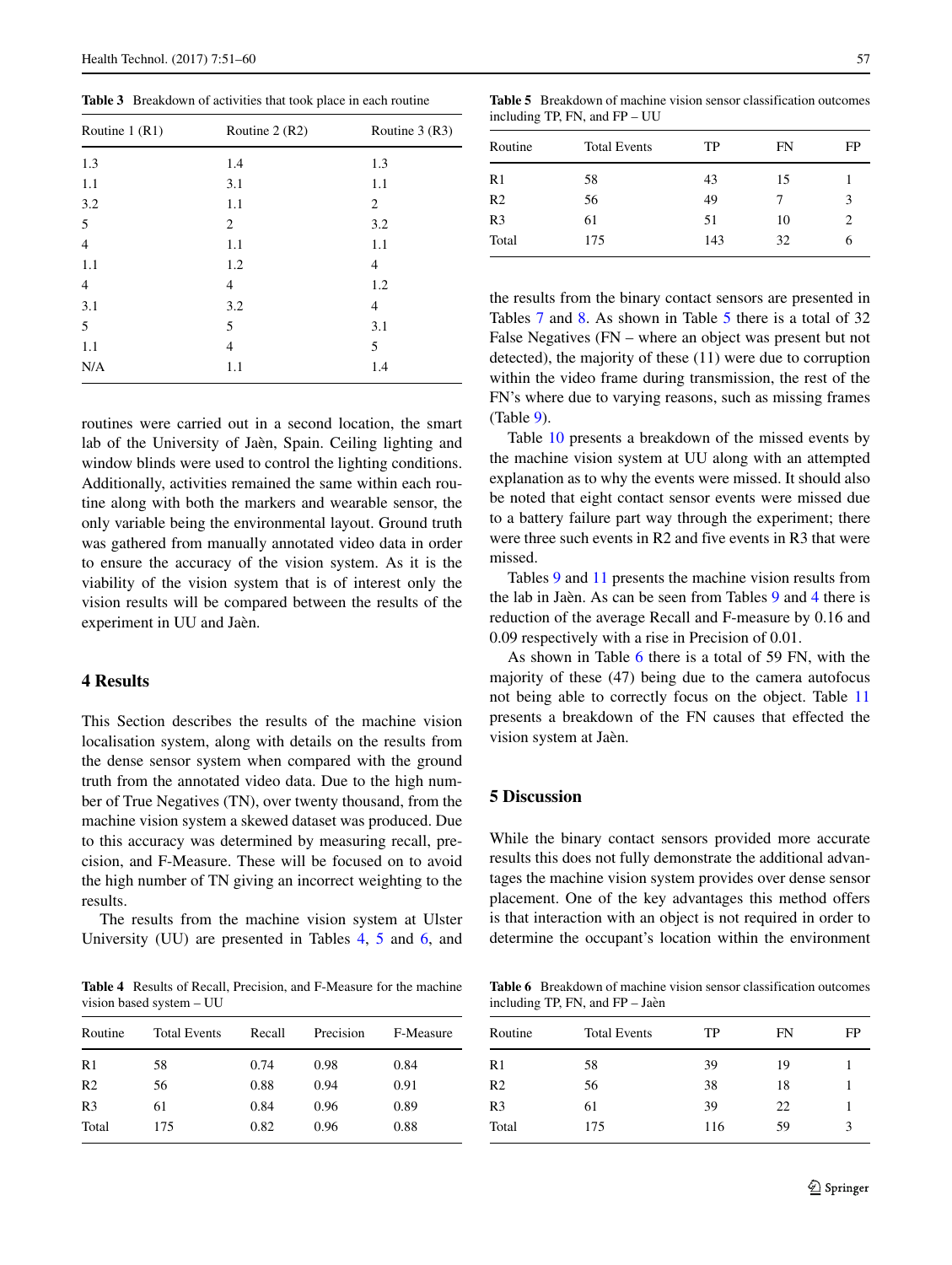<span id="page-7-0"></span>**Table 7** Results of Recall, Precision, and F-Measure for the dense sensor based system

| Routine        | <b>Total Events</b> | Recall | Precision | F-Measure |
|----------------|---------------------|--------|-----------|-----------|
| R1             | 58                  | 1.00   | 1.00      | 1.00      |
| R <sub>2</sub> | 56                  | 0.93   | 1.00      | 0.96      |
| R <sub>3</sub> | 61                  | 0.90   | 1.00      | 0.95      |
| Total          | 175                 | 0.94   | 1.00      | 0.97      |

which can offer a more timely location update compared to dense sensor placement. In the experiment the occupant's location was reported before they had interacted with the object thus offering a more timely update. Also if the occupant became confused or decided not to use the object their location would still be captured. This would have otherwise been lost in a traditional sensor based smart environment. Another potential advantage is that of multiple occupancy, as each occupant will use a wearable device it would be possible to locate each occupant within the environment and to infer their activity from their own first person view. Nevertheless, this is working under the assumption that only the occupants of the environment will require support, as any visitors will not have a wearable device. If any sensor activity is detected without a corresponding machine vision event then it would be assumed that the visitors have activated a sensor and thus that event should be ignored.

This paper also assesses the viability to applying this solution to other environments, as occupants generally have to be supported within their own home this is an important aspect of developing a solution to that of AAL in the home. The proposed system offers reduced financial costs in terms of initial equipment purchase and maintenance, along with a reduction in the invasiveness for the installation compared to traditional indoor localisation methods. The issue of multiple occupancy is also partially address as this solution allows individual support to be given to each occupant as they have a unique first-person view of the environment, this does however assume that only the occupants require support and that any visitors to the environment can be assumed to not require any assistance. This will allow support to be given in the form of notifications/reminders in order to assist with Activities of Daily Living (ADL). This solution aims

<span id="page-7-1"></span>**Table 8** Breakdown of dense sensor classification outcomes including TP, FN, and FP

| Routine        | <b>Total Events</b> | TP  | FN            | FP |
|----------------|---------------------|-----|---------------|----|
| R1             | 58                  | 58  | $\mathcal{L}$ | 0  |
| R <sub>2</sub> | 56                  | 52  | 4             | 0  |
| R <sub>3</sub> | 61                  | 55  | 6             | 0  |
| Total          | 175                 | 165 | 10            | 0  |

<span id="page-7-2"></span>**Table 9** Results of Recall, Precision, and F-Measure for the machine vision based system - Jaén

| Routine        | <b>Total Events</b> | Recall | Precision | F-Measure |
|----------------|---------------------|--------|-----------|-----------|
| R1             | 58                  | 0.67   | 0.98      | 0.80      |
| R <sub>2</sub> | 56                  | 0.68   | 0.97      | 0.80      |
| R <sub>3</sub> | 61                  | 0.64   | 0.98      | 0.77      |
| Total          | 175                 | 0.66   | 0.97      | 0.79      |

to improve context aware support through the localisation of objects within a smart environment.

The results from the experiment in the University of Jaèn offer an insight into the viability of applying the system to other environments. As the markers are placed on common objects that are ubiquitous to every home environment the markers used in the UU experiment were able to be directly used in when recreating the experiment in Jaèn with no modification. This allowed a simple and fast set up time (∼five minutes) compared to traditional methods such as dense sensor placement or the fitment of static cameras [\[15,](#page-9-9) [32\]](#page-9-28). Due to the small nature of the dataset missed events have a larger impact resulting in a drop in recall and F-Measure, however the Precision increased. Despite this the results show that the method is viable across multiple environments, although the creation of a larger dataset is warranted to gain a more accurate picture of the performance.

One aspect of AAL that must be taken into consideration is the acquisition and maintenance costs of implementing a sensorised environment. A large network of embedded sensors is normally required which results in a system that is costly to maintain, relatively obtrusive (as sensors are required on every intractable object), and sensitive to the performance of the sensors [\[2\]](#page-8-3). Table [12](#page-8-4) shows the costs involved in implementing both dense sensor and fixed video camera systems within a household. As can been seen from the Table [12](#page-8-4) there is a high financial cost involved in the purchase and installation of traditional methods of indoor localisation. While a DIY installation goes a long way to reduce these costs (Control4 price is reduced by \$70,000 from the professional installation), it must be considered

<span id="page-7-3"></span>**Table 10** A breakdown of FN machine vision events – UU

| Cause         | FN |
|---------------|----|
| Corrupt frame | 16 |
| Other         | 8  |
| Unknown       | 8  |
| Total         | 32 |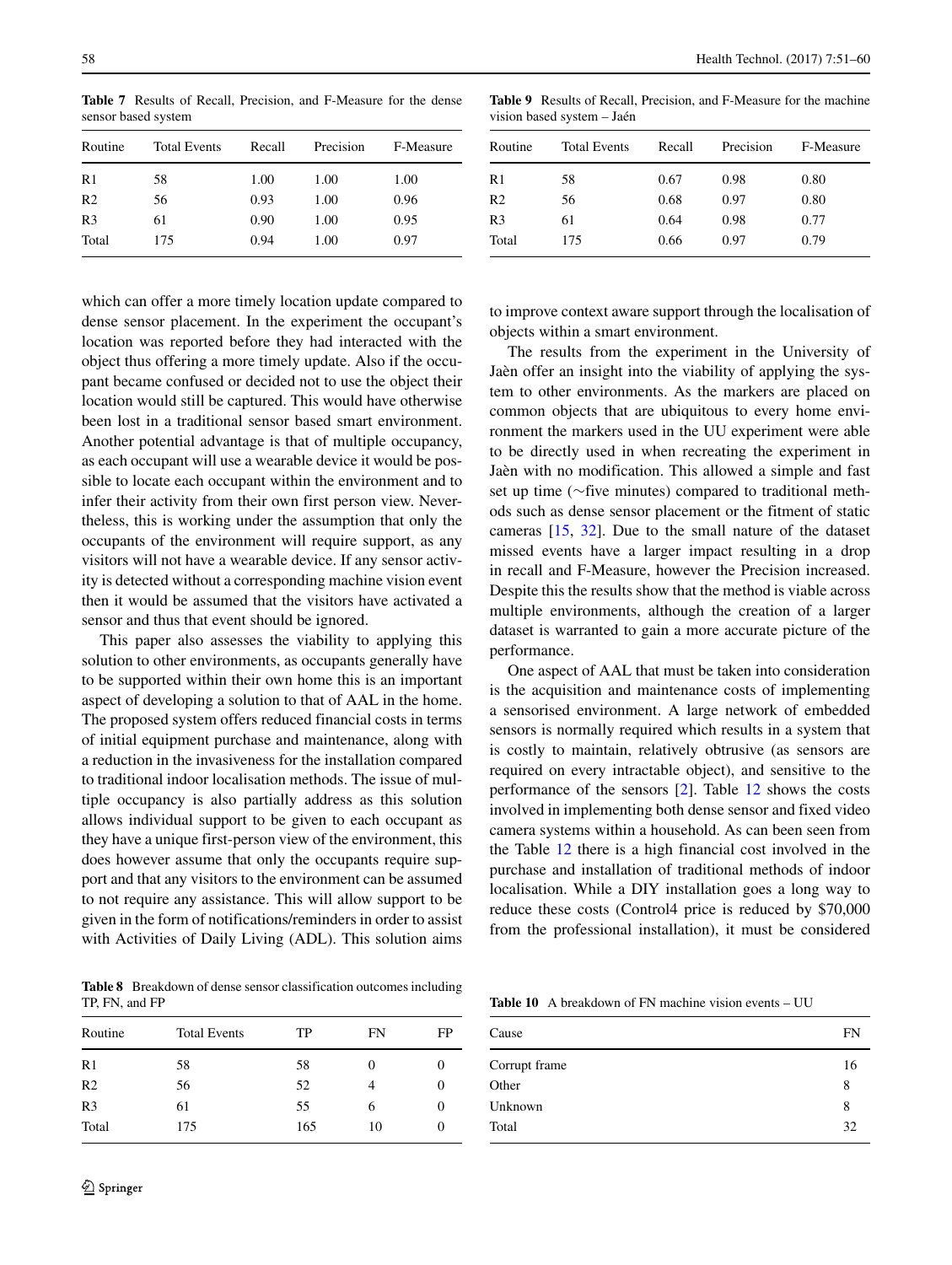<span id="page-8-2"></span>**Table 11** A breakdown of FN machine vision events – Jaén

| Cause     | FN |
|-----------|----|
| Unfocused | 47 |
| Other     | 12 |
| Total     | 59 |

that as the users that would benefit from such as system may not be physically or mentally fit to carry out such an intensive installation. An additional advantage towards the proposed system, and vision systems in general, is that generic hardware can be used for multiple applications to aid in AAL [\[2\]](#page-8-3).

## <span id="page-8-0"></span>**6 Conclusion**

A method of indoor localisation has been presented utilising a wearable camera to determine location based upon objects viewed within a scene. This was compared with a common method of indoor localisation (dense sensor placement) employing annotated video data as the ground truth. Thus supporting the hypothesis that the use of a single wearable camera allows inhabitant tracking within an environment with the goal of determining location. While the machine vision results were not as accurate as the dense sensor placement, they demonstrated that the proposed method is viable and offers other secondary advantages that are unique to this method, such as the first person view and lack of required interaction.

The work presented demonstrates the viability of applying the solution to differing environments. The performance of the system at Jaen was comparable with the previous ` experiment carried out at UU. With the Jaèn experiment showing an average recall, precision, and F-measure of 0.66, 0.97, and 0.79 respectively in comparison to the UU recall, precision, and F-measure results of 0.82, 0.96, and 0.88 respectively. The duplication of the experiment in Jaèn established the viability of applying the solution to multiple environments which has been shown to be a challenge

<span id="page-8-4"></span>**Table 12** A breakdown of costs with associated sensor platforms [\[1\]](#page-8-5)

| System               | Cost      | Installation |
|----------------------|-----------|--------------|
| Elk M1               | \$5,000   | DIY          |
| Lagotek              | \$5,000   | DIY          |
| Control <sub>4</sub> | \$50,000  | DIY          |
| X10                  | \$300     | DIY          |
| Creston              | \$60,000  | Professional |
| Control <sub>4</sub> | \$120,000 | Professional |
| <b>EIB</b> Instabus  | \$13,500  | Professional |

within the domain of AAL, as can be seen in Section [2.](#page-1-0) The lack of training, use of common objects and hardware can be attributed to this success.

However, there are some limitations to using such as static approach to storing the objects location within a knowledge base, such as objects being moved or certain objects that may not have a static location, for example personal devices. Another limitations inherent with wearable camera solutions is that they rely on an 'always-wear' approach were the system is reliant on the user to remember to put the Glass on in the morning. This is somewhat mitigated that 74 % of the adult population wear corrective lenses [\[29\]](#page-9-29) and with the ability to insert prescription lenses into Google Glass it could replace their normal glasses to try and avail of their daily routine of wearing glasses. Future work will involve determining activity based on the objects located within the field of view, through the use of a rulebased system in order to provide support for those activities through the use of a multi-agent system with each agent governing an activity in order to provide specific support for said activity. The long term aspiration of this system is to assist those in cognitive decline with their ADL, such as in the event the occupant has became confused with a task part way through, for example making a meal; assistance could then be provided to allow the continuation of the task.

**Acknowledgments** The authors would like to thank the University of Jaen for the use of their smart lab facilities. `

**Open Access** This article is distributed under the terms of the Creative Commons Attribution 4.0 International License [\(http://](http://creativecommons.org/licenses/by/4.0/) [creativecommons.org/licenses/by/4.0/\)](http://creativecommons.org/licenses/by/4.0/), which permits unrestricted use, distribution, and reproduction in any medium, provided you give appropriate credit to the original author(s) and the source, provide a link to the Creative Commons license, and indicate if changes were made.

#### **Compliance with Ethical Standards**

**Conflict of interests** The authors declare that they have no conflict of interest.

## **References**

- <span id="page-8-5"></span>1. Brush A. J. B., Lee B, Mahajan R, Agarwal S, Saroiu S, Dixon C. Home Automation in the Wild: Challenges and Opportunities. CHI Conference on Human Factors in Computing Systems, pp. 2115–2124; 2011. doi[:10.1145/1978942.1979249.](http://dx.doi.org/10.1145/1978942.1979249)
- <span id="page-8-3"></span>2. Cardinaux F, Deepayan B, Charith A, Hawley M. S, Mark S, Bhowmik D, Abhayaratne C. Video Based Technology for Ambient Assisted Living : A review of the literature. Journal of Ambient Intelligence and Smart Environments (JAISE). 2011;1364(3):253– 269. doi[:10.3233/AIS-2011-0110.](http://dx.doi.org/10.3233/AIS-2011-0110)
- <span id="page-8-1"></span>3. Cheng J, Leng C, Wu J, Cui H, Lu H. Fast and Accurate Image Matching with Cascade Hashing for 3D Reconstruction. Computer Vision and Pattern Recognition, pp. 1–8. IEEE Comput. Soc, Columbus, OH; 2014. doi[:10.1109/CVPR.2014.8.](http://dx.doi.org/10.1109/CVPR.2014.8)